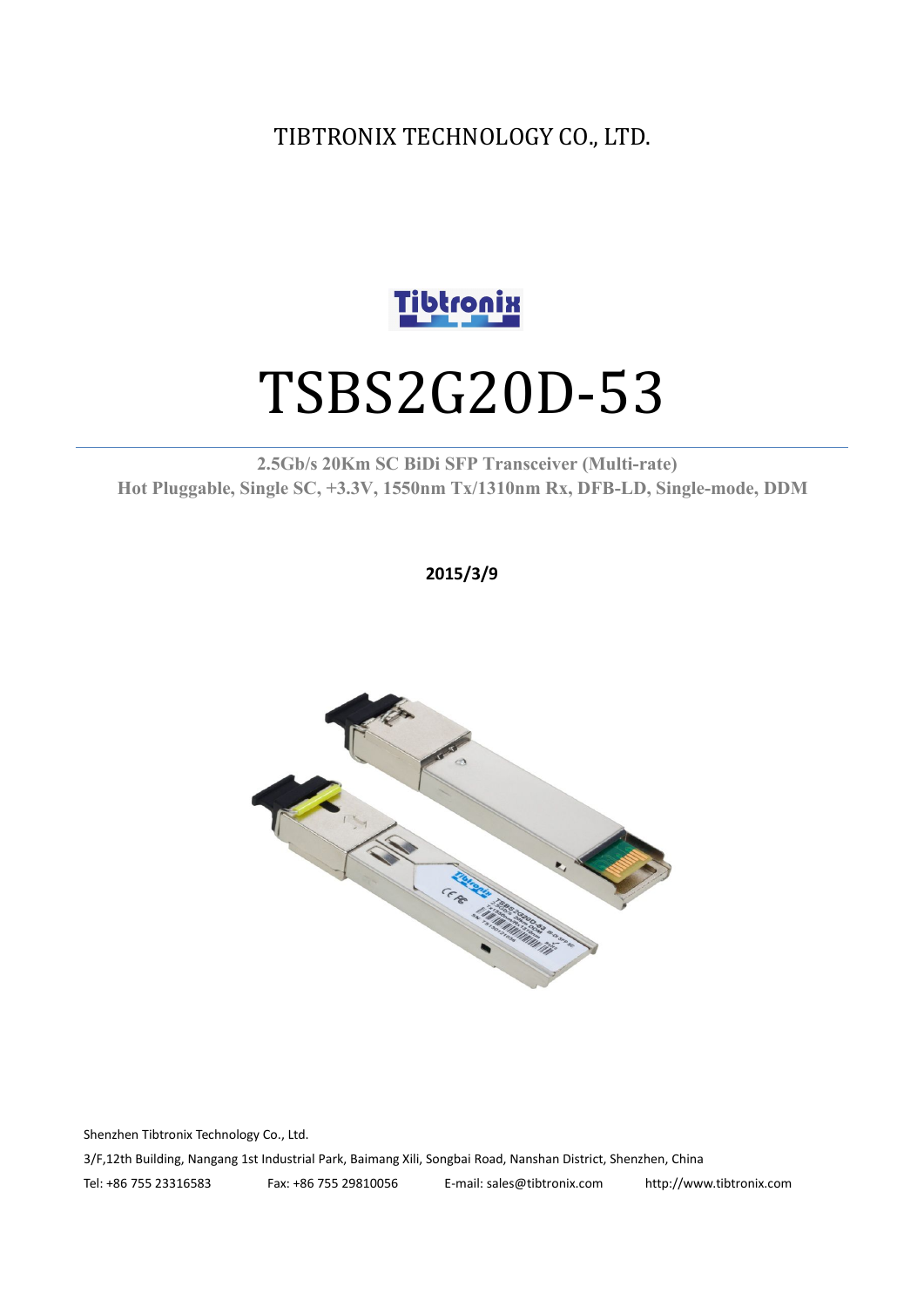#### **Features:**

- $\diamondsuit$  Up to 2.67Gb/s Data Links
- $\Leftrightarrow$  Hot-Pluggable
- $\Leftrightarrow$  Single SC connector
- $\diamond$  Up to 20 km on 9/125 µm SMF
- $\lozenge$  1550nm DFB laser transmitter
- $\lozenge$  1310nm PIN photo-detector
- $\diamond$  Single +3.3V Power Supply
- $\Diamond$  Monitoring Interface Compliant with SFF-8472
- $\Diamond$  Maximum power dissipation <1W
- Industrial /Extended/ Commercial operating temperature range: -40°C to 85°C/-5°C to 85°C/-0°C to 70°C Version available
- $\Leftrightarrow$  RoHS compliant and Lead Free

### **Applications:**

- $\diamond$  SONET OC-48 / SDH STM -16
- $\diamond$  SONET OC-12 / SDH STM -4
- $\diamond$  SONET OC-3 / SDH STM -1
- $\Diamond$  Gigabit Ethernet
- $\div$  1x/2xFibre Channel

#### **Description:**

TIBTRONIX's TSBS2G20D-53 Transceivers are a high performance, cost effective module which have a Single SC optics interface. They are compatible with the Small Form Factor Pluggable Multi-Sourcing Agreement (MSA) and Digital diagnostics functions are available via the 2-wire serial bus specified in SFF-8472. The receiver section uses a PIN receiver and the transmitter uses a 1550 nm DFB laser, up to 13dB link budge ensure this module SONET OC-48 / SDH STM -16 20km application.

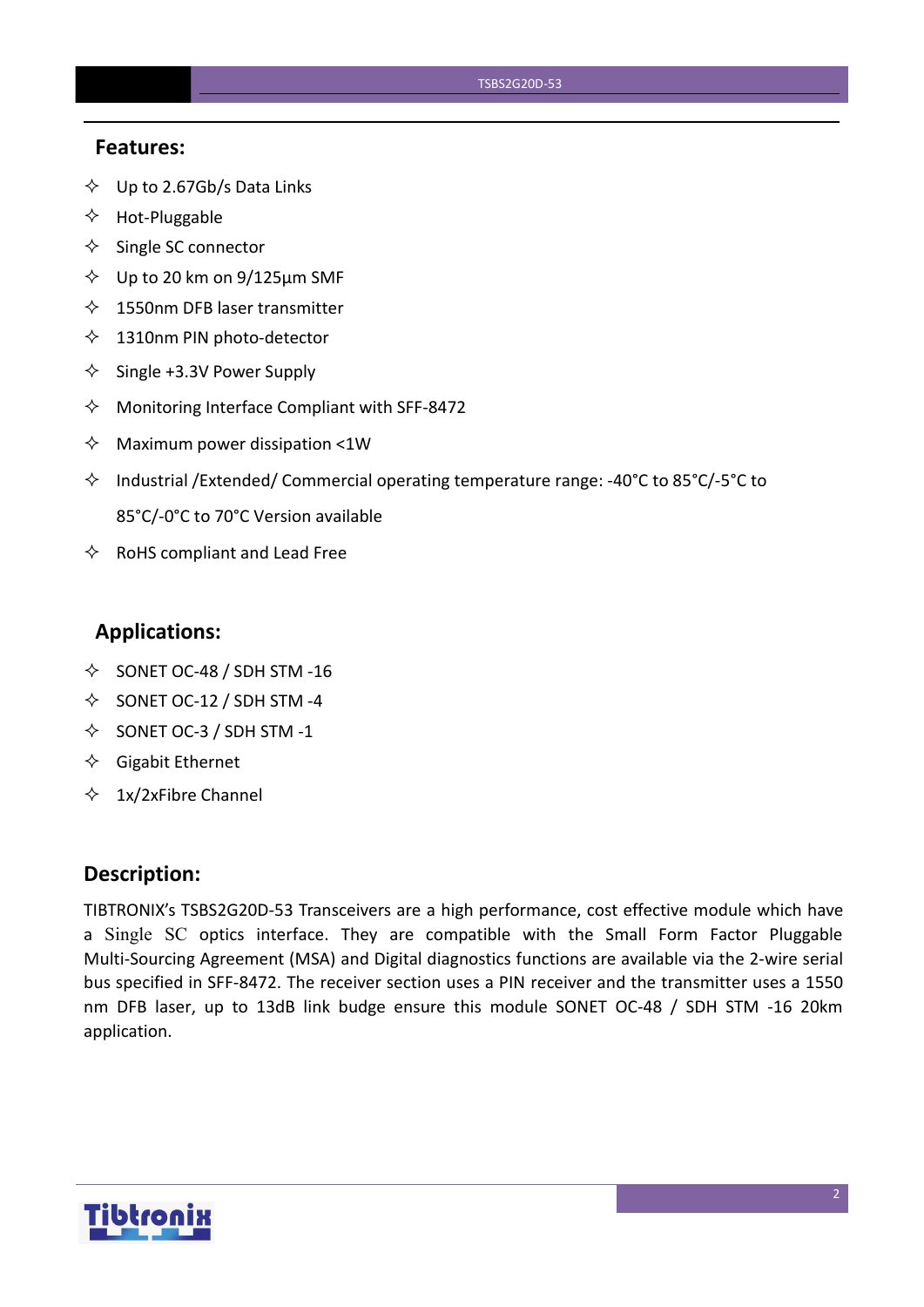# **Absolute Maximum Ratings**

| <b>Parameter</b>         | <b>Symbol</b>   | Min.   | <b>Typical</b> | Max.  | Unit        |
|--------------------------|-----------------|--------|----------------|-------|-------------|
| Storage Temperature      |                 | $-40$  |                | $+85$ | $\sim$<br>◡ |
| <b>Supply Voltage</b>    | V <sub>cc</sub> | $-0.5$ |                | Δ     |             |
| <b>Relative Humidity</b> | <b>RH</b>       |        |                | 85    | %           |

# **Recommended Operating Environment:**

| Parameter                  | Symbol     | Min.      | <b>Typical</b> | Max. | <b>Unit</b> |              |
|----------------------------|------------|-----------|----------------|------|-------------|--------------|
|                            | Industrial |           | $-40$          |      | 85          | $^{\circ}$ C |
| Case operating Temperature | Extended   | $T_C$     | $-5$           |      | 85          | $^{\circ}$ C |
|                            | Commercial |           | 0              |      | $+70$       | $^{\circ}$ C |
| <b>Supply Voltage</b>      |            | $V_{CC}$  | 3.135          |      | 3.465       | V            |
| <b>Supply Current</b>      |            | Icc       |                |      | 300         | mA           |
| Inrush Current             |            | Isurge    |                |      | $lcc+30$    | mA           |
| <b>Maximum Power</b>       |            | $P_{max}$ |                |      | 1           | W            |

# $\bullet$  Electrical Characteristics(T<sub>OP</sub> = -40 to 85°C, VCC = 3.135 to 3.465 Volts)

| <b>Parameter</b>                    | Symbol                      | Min.        | <b>Typical</b> | Max.           | <b>Unit</b> | <b>Note</b> |
|-------------------------------------|-----------------------------|-------------|----------------|----------------|-------------|-------------|
| <b>Transmitter Section:</b>         |                             |             |                |                |             |             |
| Input differential impedance        | $R_{in}$                    | 90          | 100            | 110            |             |             |
| Single ended data input swing       | $V_{\text{in PP}}$          | 250         |                | 1200           | $mVp-p$     |             |
| <b>Transmit Disable Voltage</b>     | $V_D$                       | $Vcc - 1.3$ |                | <b>Vcc</b>     | V           | 2           |
| <b>Transmit Enable Voltage</b>      | $V_{EN}$                    | Vee         |                | $Vee+0.8$      | $\vee$      |             |
| <b>Transmit Disable Assert Time</b> | <b>T</b> <sub>dessert</sub> |             |                | 10             | us          |             |
| <b>Receiver Section:</b>            |                             |             |                |                |             |             |
| Single ended data output swing      | Vout, pp                    | 300         |                | 800            | mv          | 3           |
| LOS Fault                           | Vlosfault                   | $Vcc - 0.5$ |                | $V_{CC\_host}$ | $\vee$      | 5           |
| <b>LOS Normal</b>                   | V <sub>los norm</sub>       | $V_{ee}$    |                | $V_{ee}$ +0.5  | $\vee$      | 5           |
| Power Supply Rejection              | <b>PSR</b>                  | 100         |                |                | mVpp        | 6           |

Note:

1. AC coupled.

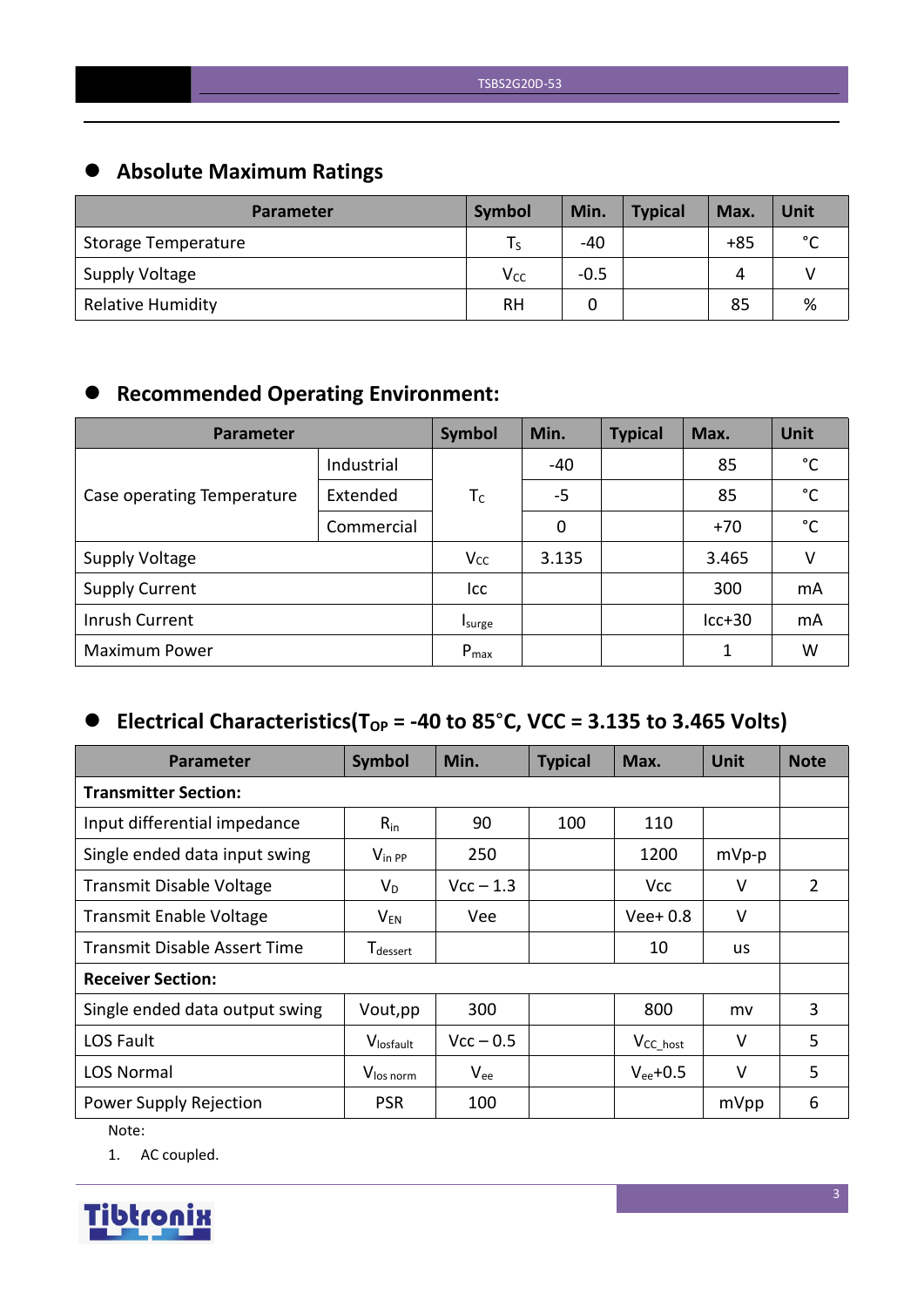- 2. Or open circuit.
- 3. Into 100 ohm differential termination.
- $4. \quad 20 80 \%$
- 5. LOS is LVTTL. Logic 0 indicates normal operation; logic 1 indicates no signal detected.
- 6. All transceiver specifications are compliant with a power supply sinusoidal modulation of 20 Hz to 1.5MHz up to specified value applied through the powersupply filtering network shown on page 23 of the Small Form-factor Pluggable (SFP) Transceiver Multi-Source Agreement (MSA), September 14, 2000.

#### **Optical Parameters(TOP = -40 to 85**°**C, VCC = 3.135 to 3.465 Volts)**

| <b>Parameter</b>                                     | <b>Symbol</b>                                 | Min.        | <b>Typical</b> | Max.         | Unit  | <b>Note</b>    |
|------------------------------------------------------|-----------------------------------------------|-------------|----------------|--------------|-------|----------------|
| <b>Transmitter Section:</b>                          |                                               |             |                |              |       |                |
| Center Wavelength                                    | $\lambda_{\rm c}$                             | 1530        | 1550           | 1570         | nm    |                |
| Spectral Width                                       | σ                                             |             |                | $\mathbf{1}$ | nm    |                |
| Side Mode Suppression Ratio                          | <b>SMSR</b>                                   | 30          |                |              | dB    |                |
| <b>Optical Output Power</b>                          | $P_{\text{out}}$                              | $-5$        |                | $\mathbf 0$  | dBm   | $\mathbf{1}$   |
| <b>Extinction Ratio</b>                              | ER                                            | 8.2         |                |              | dB    |                |
| <b>Optical Rise/Fall Time</b>                        | $t_r / t_f$                                   |             |                | 260          | ps    | $\overline{2}$ |
| <b>Relative Intensity Noise</b>                      | <b>RIN</b>                                    |             |                | $-120$       | dB/Hz |                |
| <b>Total Generated Transmitter Jitter</b>            |                                               |             |                |              | U     |                |
| (peak to peak)                                       | $J_{TX}p-p$                                   |             |                | 0.07         |       |                |
| <b>Total Generated Transmitter Jitter</b>            |                                               |             |                | 0.007        | U     |                |
| (rms)                                                | $J_{TX}$ rms                                  |             |                |              |       |                |
| Eye Mask for Optical Output                          | Compliant with eye mask Telcordia GR-253-GORE |             |                |              |       |                |
| <b>Receiver Section:</b>                             |                                               |             |                |              |       |                |
| Optical Input Wavelength                             | $\lambda_c$                                   | 1290        | 1310           | 1330         | nm    |                |
| Receiver Overload                                    | $P_{ol}$                                      | $\mathbf 0$ |                |              | dBm   | $\overline{3}$ |
| <b>RX Sensitivity</b>                                | Sen                                           |             |                | $-18$        | dBm   | 3              |
| RX LOS Assert                                        | LOS <sub>A</sub>                              | $-35$       |                |              | dBm   |                |
| RX LOS De-assert                                     | LOS <sub>D</sub>                              |             |                | $-19$        | dBm   |                |
| RX LOS Hysteresis                                    | LOS <sub>H</sub>                              | 0.5         |                |              | dB    |                |
| <b>General Specifications:</b>                       |                                               |             |                |              |       |                |
| Data Rate                                            | <b>BR</b>                                     | 155         |                | 2667         | Mb/s  |                |
| <b>Bit Error Rate</b>                                | <b>BER</b>                                    |             |                | $10^{-12}$   |       |                |
| Max. Supported Link Length on<br>9/125µm SMF@2.5Gb/s | L <sub>MAX</sub>                              |             | 20             |              | km    |                |

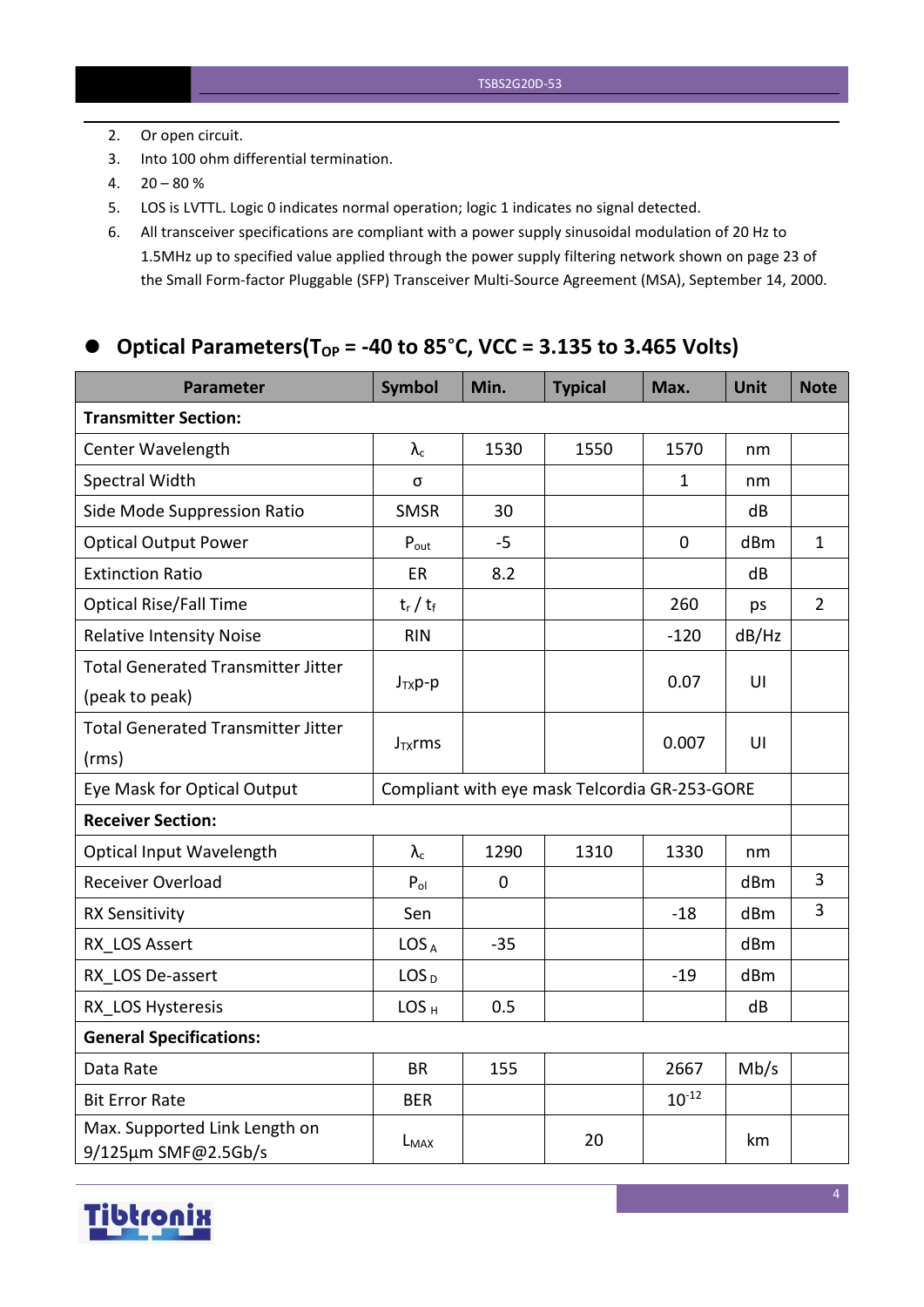| TSBS2G20D-53 |
|--------------|
|              |

#### Note

- 1. The optical power is launched into SMF.
- 2. 20-80%.
- 3. Measured with PRBS  $2^{7-1}$  at  $10^{-12}$  BER

# **Pin Assignment**

Diagram of Host Board Connector Block Pin Numbers and Name



**Diagram of Host Board Connector Block Pin Numbers and Names**

# **Pin Function Definitions**

| <b>Pin No</b> | <b>Name</b>        | <b>Function</b>                     | <b>Plug Seq</b> | <b>Notes</b> |
|---------------|--------------------|-------------------------------------|-----------------|--------------|
|               | VeeT               | <b>Transmitter Ground</b>           | 1               |              |
| 2             | <b>TX Fault</b>    | <b>Transmitter Fault Indication</b> | 3               |              |
| 3             | <b>TX Disable</b>  | <b>Transmitter Disable</b>          | 3               | 2            |
| 4             | MOD-DEF2           | <b>Module Definition</b>            | 2               | 3            |
| 5             | MOD-DEF1           | Module Definition 1                 | 3               | 3            |
| 6             | MOD-DEF0           | Module Definition 0                 | 3               | 3            |
|               | <b>Rate Select</b> | Not Connected                       | 3               | 4            |
| 8             | <b>LOS</b>         | Loss of Signal                      | 3               | 5            |
| 9             | VeeR               | <b>Receiver Ground</b>              | 1               | 1            |
| 10            | <b>VeeR</b>        | <b>Receiver Ground</b>              | 1               | 1            |
| 11            | <b>VeeR</b>        | <b>Receiver Ground</b>              |                 | 1            |
| 12            | RD-                | Inv. Received Data Out              | 3               | 6            |

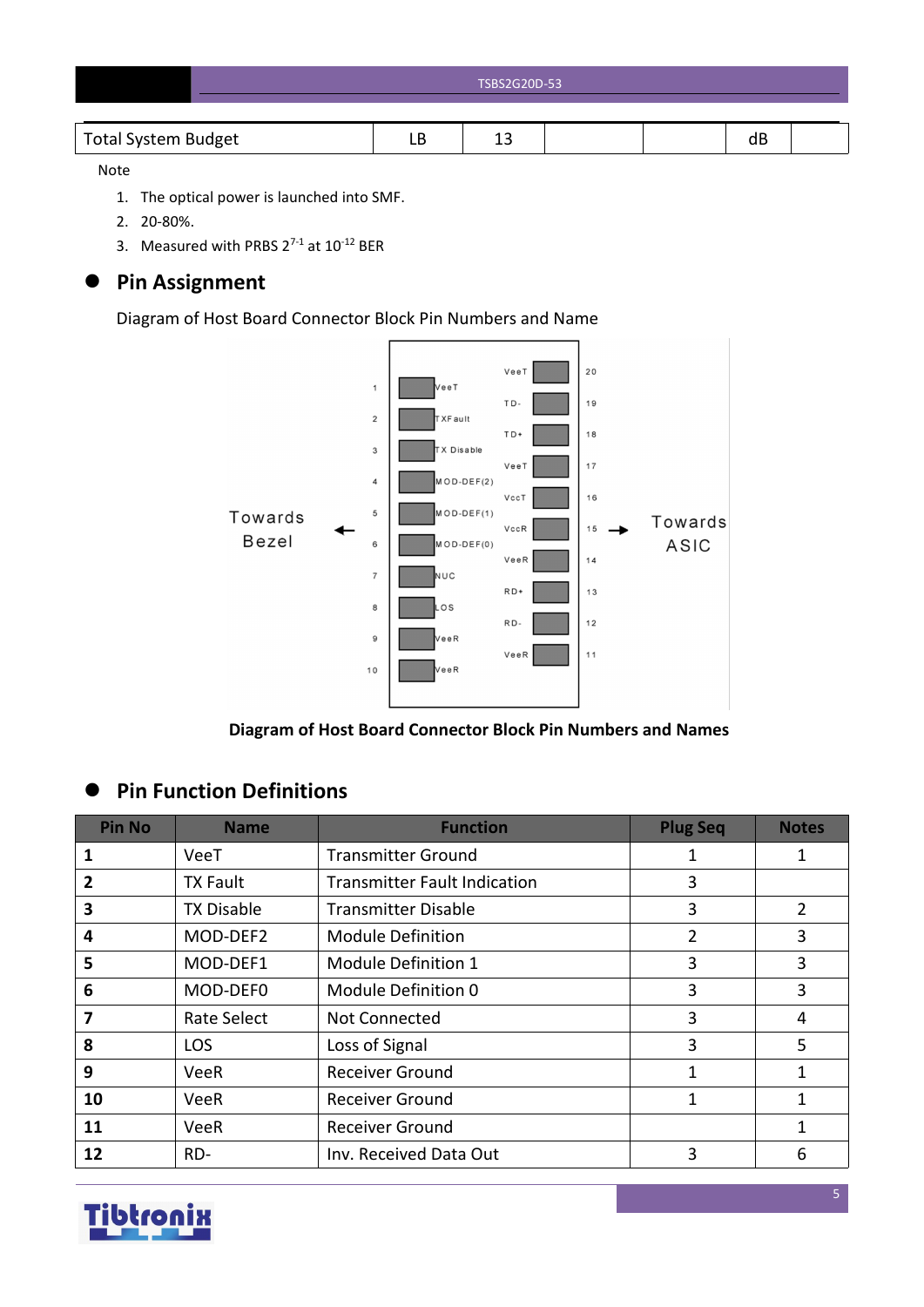| 13 | $RD+$       | <b>Received Data Out</b>  | 6 |
|----|-------------|---------------------------|---|
| 14 | <b>VeeR</b> | <b>Receiver Ground</b>    |   |
| 15 | <b>VccR</b> | <b>Receiver Power</b>     |   |
| 16 | <b>VccT</b> | <b>Transmitter Power</b>  |   |
| 17 | VeeT        | <b>Transmitter Ground</b> |   |
| 18 | TD+         | Transmit Data In          | 6 |
| 19 | TD-         | Inv. Transmit In          | 6 |
| 20 | VeeT        | <b>Transmitter Ground</b> |   |

**Notes:**

- 1. Circuit ground is internally isolated from chassis ground.
- 2. Laser output disabled on TDIS >2.0V or open, enabled on TDIS <0.8V.
- 3. Should be pulled up with 4.7k 10 kohms on host board to a voltage between 2.0V and 3.6V. MOD DEF(0) pulls line low to indicate module is plugged in.
- 4. Rate select is not used
- 5. LOS is open collector output. Should be pulled up with 4.7k 10 kohms on host board to a voltage between 2.0V and 3.6V. Logic 0 indicates normal operation; logic 1 indicates loss of signal.
- 6. AC Coupled

#### **SFP Module EEPROM Information and Management**

The SFP modules implement the 2-wire serial communication protocol as defined in the SFP -8472. The serial ID information of the SFP modules and Digital Diagnostic Monitor parameters can be accessed through the  $I^2C$  interface at address A0h and A2h. The memory is mapped in Table 1. Detailed ID information (A0h) is listed in Table 2. And the DDM specification at address A2h. For more details of the memory map and byte definitions, please refer to the SFF-8472, "Digital Diagnostic Monitoring Interface for Optical Transceivers". The DDM parameters have been internally calibrated.

**Table 1.** Digital Diagnostic Memory Map (Specific Data Field Descriptions)



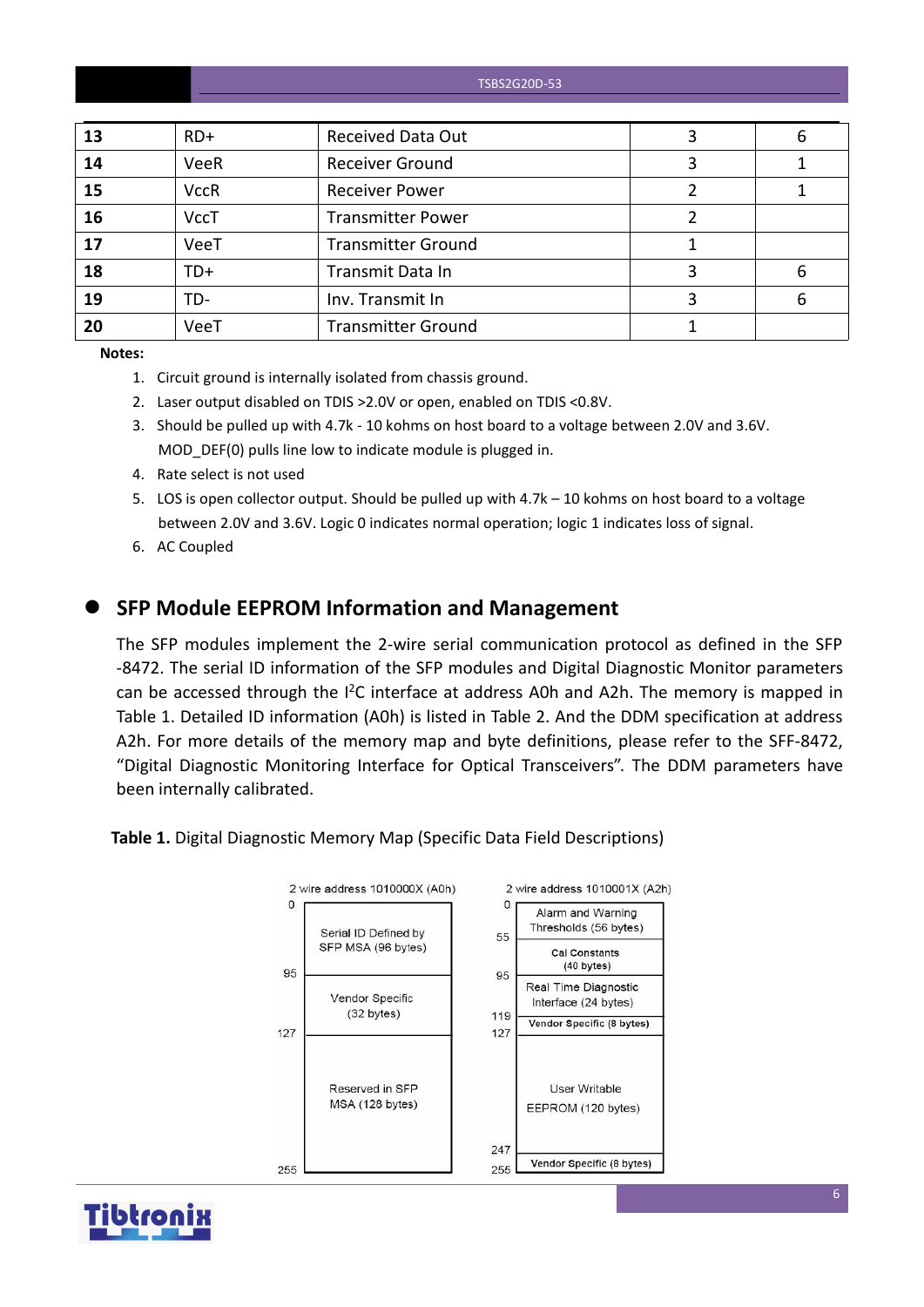| <b>Data</b>               | Length                    | Name of            | <b>Description and Contents</b>                                         |
|---------------------------|---------------------------|--------------------|-------------------------------------------------------------------------|
| <b>Address</b>            | (Byte)                    | Length             |                                                                         |
| <b>Base ID Fields</b>     |                           |                    |                                                                         |
| 0                         | $\mathbf{1}$              | Identifier         | Type of Serial transceiver (03h=SFP)                                    |
| $\mathbf{1}$              | $\mathbf{1}$              | Reserved           | Extended identifier of type serial transceiver (04h)                    |
| 2                         | $\mathbf{1}$              | Connector          | Code of optical connector type (07=LC)                                  |
| $3 - 10$                  | 8                         | Transceiver        |                                                                         |
| 11                        | $\mathbf{1}$              | Encoding           | NRZ(03h)                                                                |
| 12                        | $\mathbf{1}$              | BR, Nominal        | Nominal baud rate, unit of 100Mbps                                      |
| $13 - 14$                 | $\overline{2}$            | Reserved           | (0000h)                                                                 |
| 15                        | $\mathbf{1}$              | Length(9um)        | Link length supported for 9/125um fiber, units of 100m                  |
| 16                        | $\mathbf{1}$              | Length(50um)       | Link length supported for 50/125um fiber, units of 10m                  |
| 17                        | $\mathbf{1}$              | Length(62.5um)     | Link length supported for 62.5/125um fiber, units of<br>10 <sub>m</sub> |
| 18                        | $\mathbf{1}$              | Length(Copper)     | Link length supported for copper, units of meters                       |
| 19                        | $\mathbf{1}$              | Reserved           |                                                                         |
| $20 - 35$                 | 16                        | <b>Vendor Name</b> | SFP vendor name: TIBTRONIX                                              |
| 36                        | 1                         | Reserved           |                                                                         |
| 37-39                     | 3                         | Vendor OUI         | SFP transceiver vendor OUI ID                                           |
| 40-55                     | 16                        | Vendor PN          | Part Number: "TSBS2G20D-53" (ASCII)                                     |
| 56-59                     | 4                         | Vendor rev         | Revision level for part number                                          |
| 60-62                     | 3                         | Reserved           |                                                                         |
| 63                        | $\mathbf{1}$              | <b>CCID</b>        | Least significant byte of sum of data in address 0-62                   |
| <b>Extended ID Fields</b> |                           |                    |                                                                         |
| 64-65                     | 2                         | Option             | Indicates which optical SFP signals are implemented                     |
|                           |                           |                    | (001Ah = LOS, TX_FAULT, TX_DISABLE all supported)                       |
| 66                        | $\mathbf{1}$              | BR, max            | Upper bit rate margin, units of %                                       |
| 67                        | $\mathbf{1}$              | BR, min            | Lower bit rate margin, units of %                                       |
| 68-83                     | 16                        | Vendor SN          | Serial number (ASCII)                                                   |
| 84-91                     | 8                         | Date code          | TIBTRONIX's Manufacturing date code                                     |
| 92-94                     | 3                         | Reserved           |                                                                         |
| 95                        | $\mathbf{1}$              | <b>CCEX</b>        | Check code for the extended ID Fields (addresses 64 to<br>94)           |
|                           | Vendor Specific ID Fields |                    |                                                                         |
| 96-127                    | 32                        | Readable           | TIBTRONIX specific date, read only                                      |
| 128-255                   | 128                       | Reserved           | Reserved for SFF-8079                                                   |

#### **Table 2** - EEPROM Serial ID Memory Contents (**A0h**)

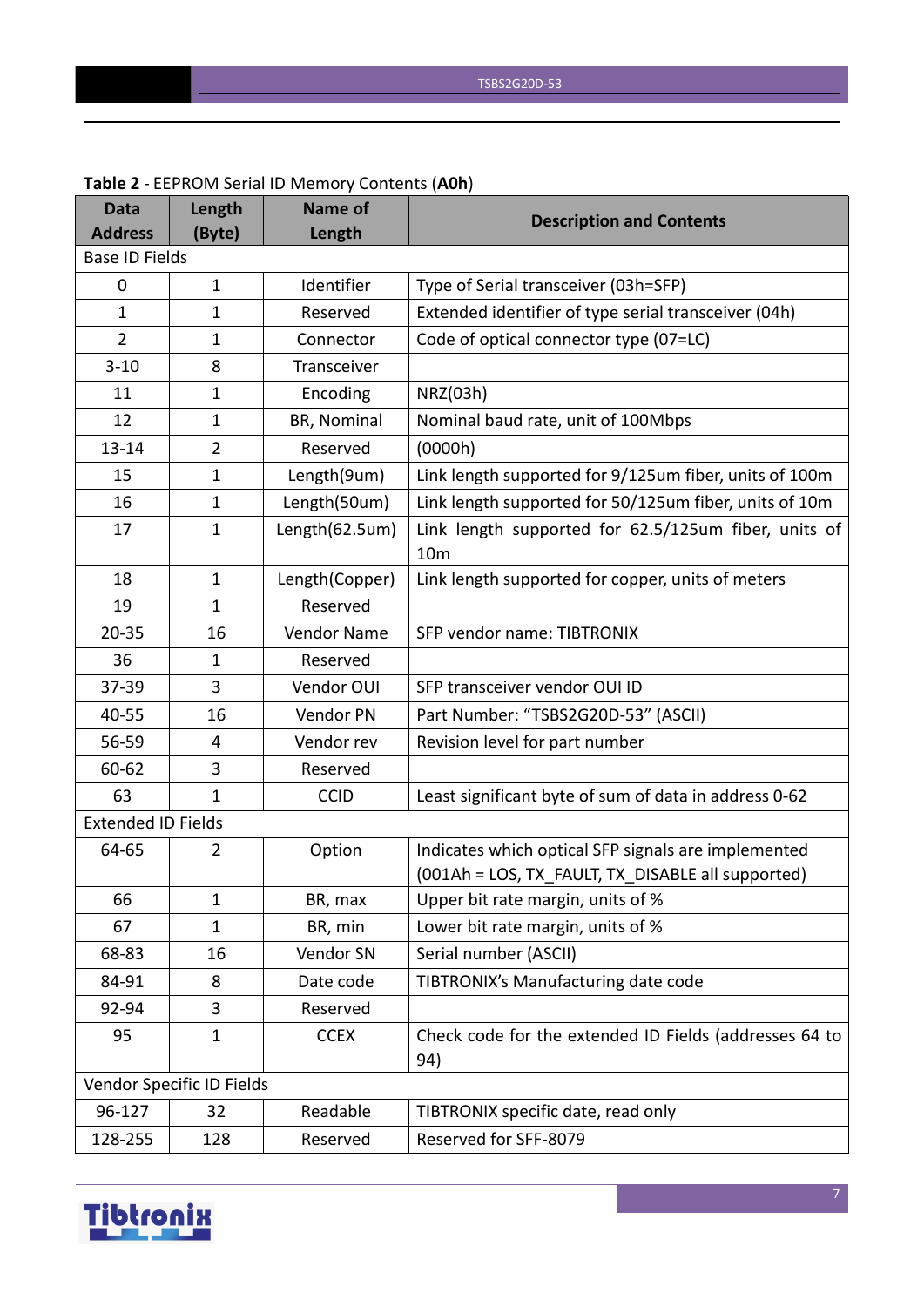| $-$                 |                                     |                 |                 |  |  |  |  |
|---------------------|-------------------------------------|-----------------|-----------------|--|--|--|--|
| <b>Data Address</b> | Parameter                           | <b>Accuracy</b> | <b>Unit</b>     |  |  |  |  |
| 96-97               | Transceiver Internal Temperature    | ±3.0            | $\circ$         |  |  |  |  |
| 100-101             | Laser Bias Current                  | ±10             | %               |  |  |  |  |
| 100-101             | Tx Output Power                     | ±3.0            | d <sub>Bm</sub> |  |  |  |  |
| 100-101             | Rx Input Power                      | ±3.0            | d <sub>Bm</sub> |  |  |  |  |
| 100-101             | <b>VCC3</b> Internal Supply Voltage | ±3.0            | %               |  |  |  |  |

# **Digital Diagnostic Monitor Characteristics**

# **Regulatory Compliance**

The TSBS2G20D-53 complies with international Electromagnetic Compatibility (EMC) and international safety requirements and standards (see details in Table following).

| Electrostatic Discharge       | MIL-STD-883E                  | Class 1(>1000 V)              |
|-------------------------------|-------------------------------|-------------------------------|
| (ESD) to the Electrical Pins  | Method 3015.7                 |                               |
| Electrostatic Discharge (ESD) | IEC 61000-4-2                 | Compatible with standards     |
| to the Single SC Receptacle   | GR-1089-CORE                  |                               |
| Electromagnetic               | FCC Part 15 Class B           | Compatible with standards     |
| Interference (EMI)            | EN55022 Class B (CISPR 22B)   |                               |
|                               | <b>VCCI Class B</b>           |                               |
| Laser Eye Safety              | FDA 21CFR 1040.10 and 1040.11 | Compatible with Class 1 laser |
|                               | EN60950, EN (IEC) 60825-1,2   | product.                      |

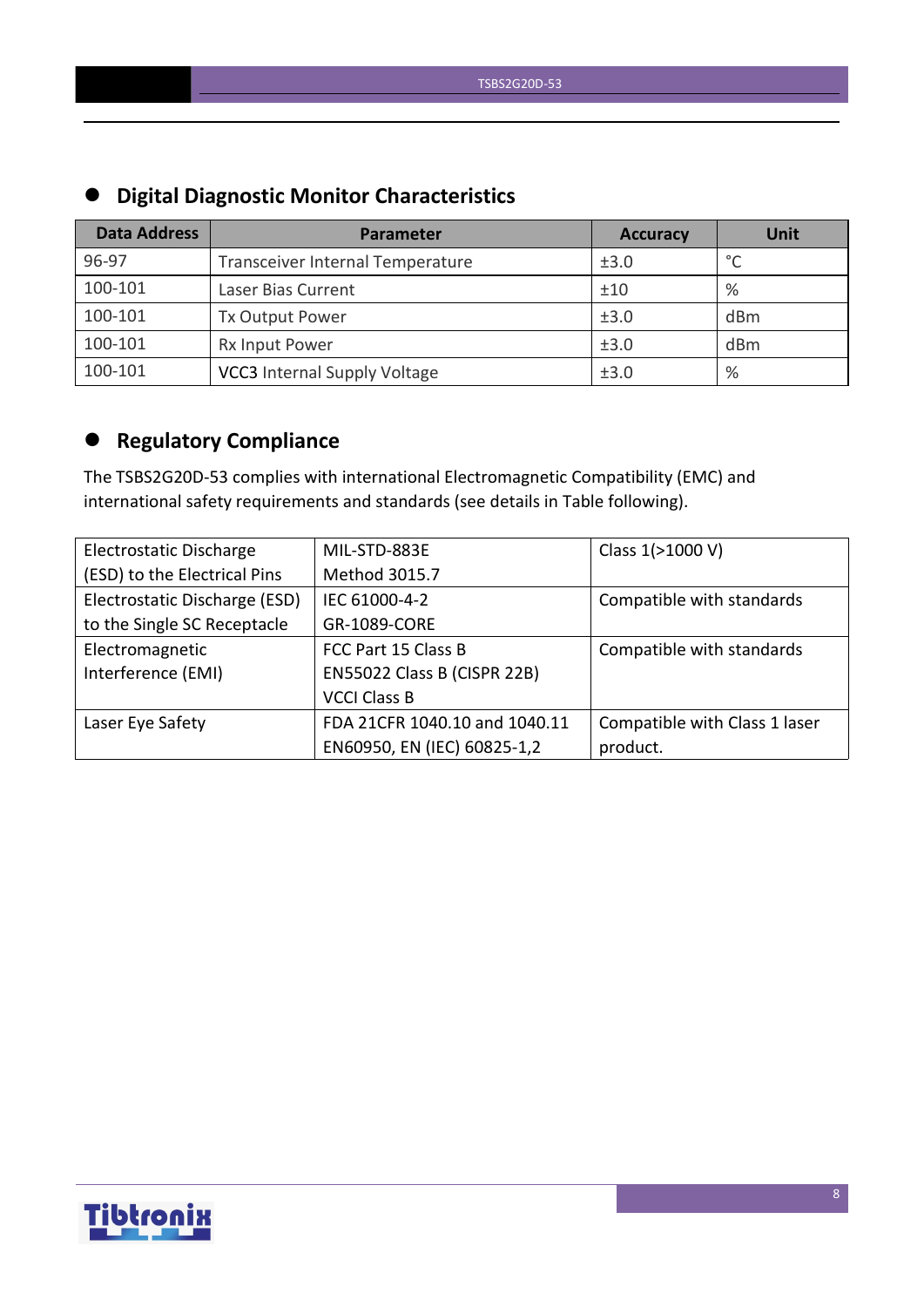## **Recommended Circuit**



#### **SFP Host Recommended Circuit**

# **Mechanical Dimensions**





**Mechanical Drawing**